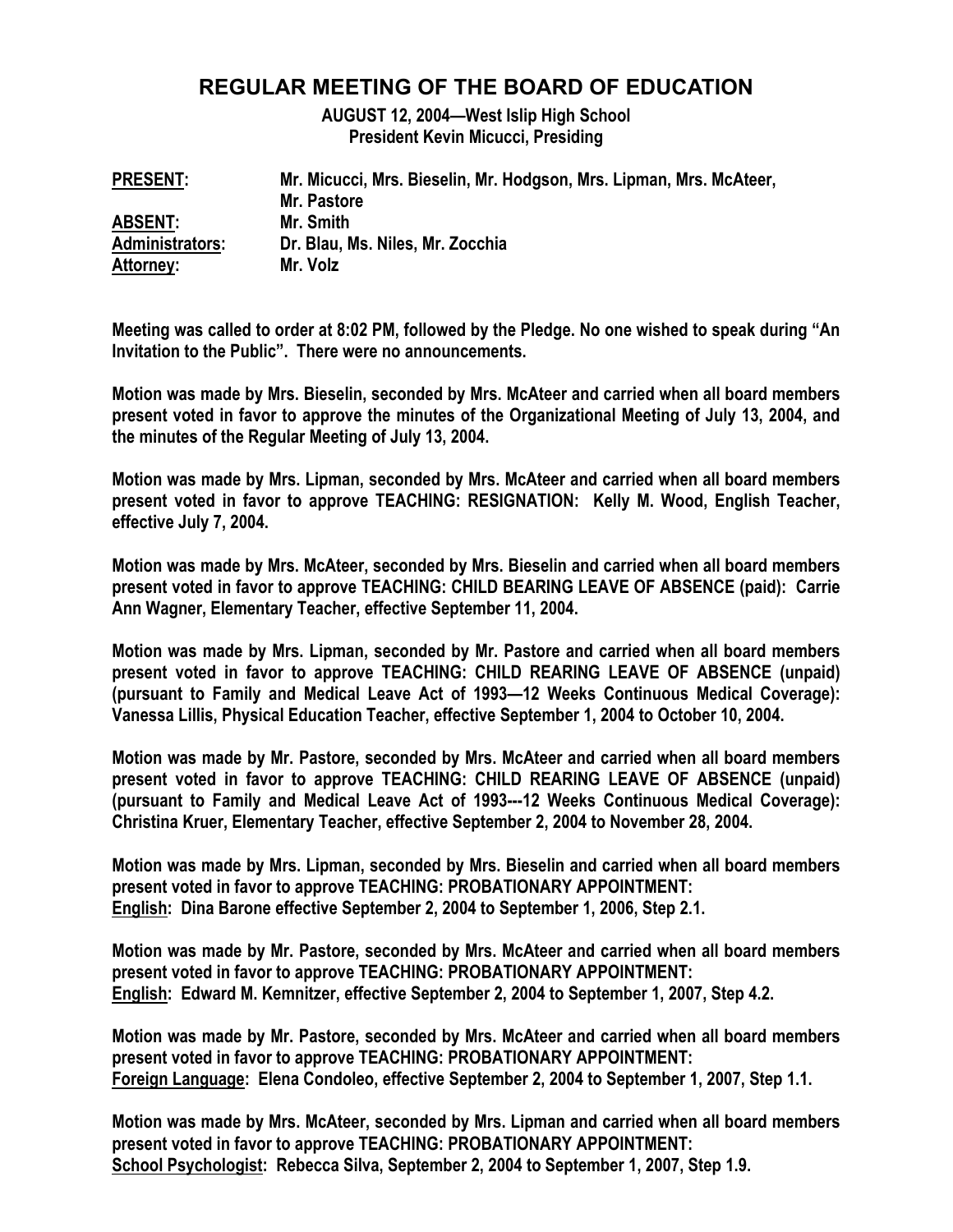**Page 2 Regular Meeting August 12, 2004** 

**Motion was made by Mrs. Lipman, seconded by Mrs. Bieselin and carried when all board members present voted in favor to approve TEACHING: PROBATIONARY APPOINTMENT: Science: Eugenia Infantino, effective September 2, 2004 to September 1, 2007, Step 2.1.** 

**Motion was made by Mrs. Lipman, seconded by Mrs. Bieselin and carried when all board members present voted in favor to approve TEACHING: PROBATIONARY APPOINTMENT: Science: Linda Tong, effective September 2, 2004 to September 1, 2007, Step 1.4.** 

**Motion was made by Mrs. McAteer, seconded by Mrs. Bieselin and carried when all board members present voted in favor to approve TEACHING: PROBATIONARY APPOINTMENT: Special Education: Maureen Umstatter, effective September 2, 2004 to September 1, 2007, Step 3.4.** 

**Motion was made by Mrs. McAteer, seconded by Mrs. Bieselin and carried when all board members present voted in favor to approve TEACHING: PROBATIONARY APPOINTMENT: Special Education: Jean Flad, effective September 2, 2004 to September 1, 2007, Step 3.4.** 

**Motion was made by Mrs. Lipman, seconded by Mrs. McAteer and carried when all board members present voted in favor to approve TEACHING: PROBATIONARY APPOINTMENT: Special Education: Jennifer Calvano, effective September 2, 2004 to September 1, 2007, Step 2.1** 

**Motion was made by Mrs. McAteer, seconded by Mrs. Bieselin and carried when all board members present voted in favor to approve TEACHING: PROBATIONARY APPOINTMENT: Special Education: Amie Rettaliata, effective September 2, 2004 to September 1, 2007, Step 2.1** 

**Motion was made by Mrs. McAteer, seconded by Mrs. Lipman and carried when all board members present voted in favor to approve TEACHING: PROBATIONARY APPOINTMENT: Special Education: Nicole R. Delaney, effective September 2, 2004 to September 1, 2007, Step 2.4.** 

 **Motion was made by Mrs. Bieselin, seconded by Mr. Pastore and carried when all board members present voted in favor to approve TEACHING: PROBATIONARY APPOINTMENT: Special Education: Thomas J. Scarlatos, effective September 2, 2004 to September 1, 2007, Step 2.1.** 

**Motion was made by Mrs. McAteer, seconded by Mr. Pastore and carried when all board members present voted in favor to approve TEACHING: PROBATIONARY APPOINTMENT: Speech: Michelle Bugliari, September 2, 2004 to September 1, 2007, Step 4.4.** 

**Motion was made by Mr. Pastore, seconded by Mrs. McAteer and carried when all board members present voted in favor to approve TEACHING: REGULAR SUBSTITUTE: Stephen Smith, Music Teacher, effective September 2, 2004 to June 30, 2005, Step 2.1.** 

**Motion was made by Mrs. Lipman, seconded by Mrs. Bieselin and carried when all board members present voted in favor to approve TEACHING: PART-TIME: Marissa Romagnuolo, Reading Teacher, effective September 2, 2004 to June 30, 2005, Step 3.4.** 

**Motion was made by Mr. Pastore, seconded by Mrs. Bieselin and carried when all board members present voted in favor to approve PROBATIONARY APPOINTMENT: Steven Harrison, Assistant Business Administrator, effective August 30, 2004 to August 29, 2007, salary \$67,000.**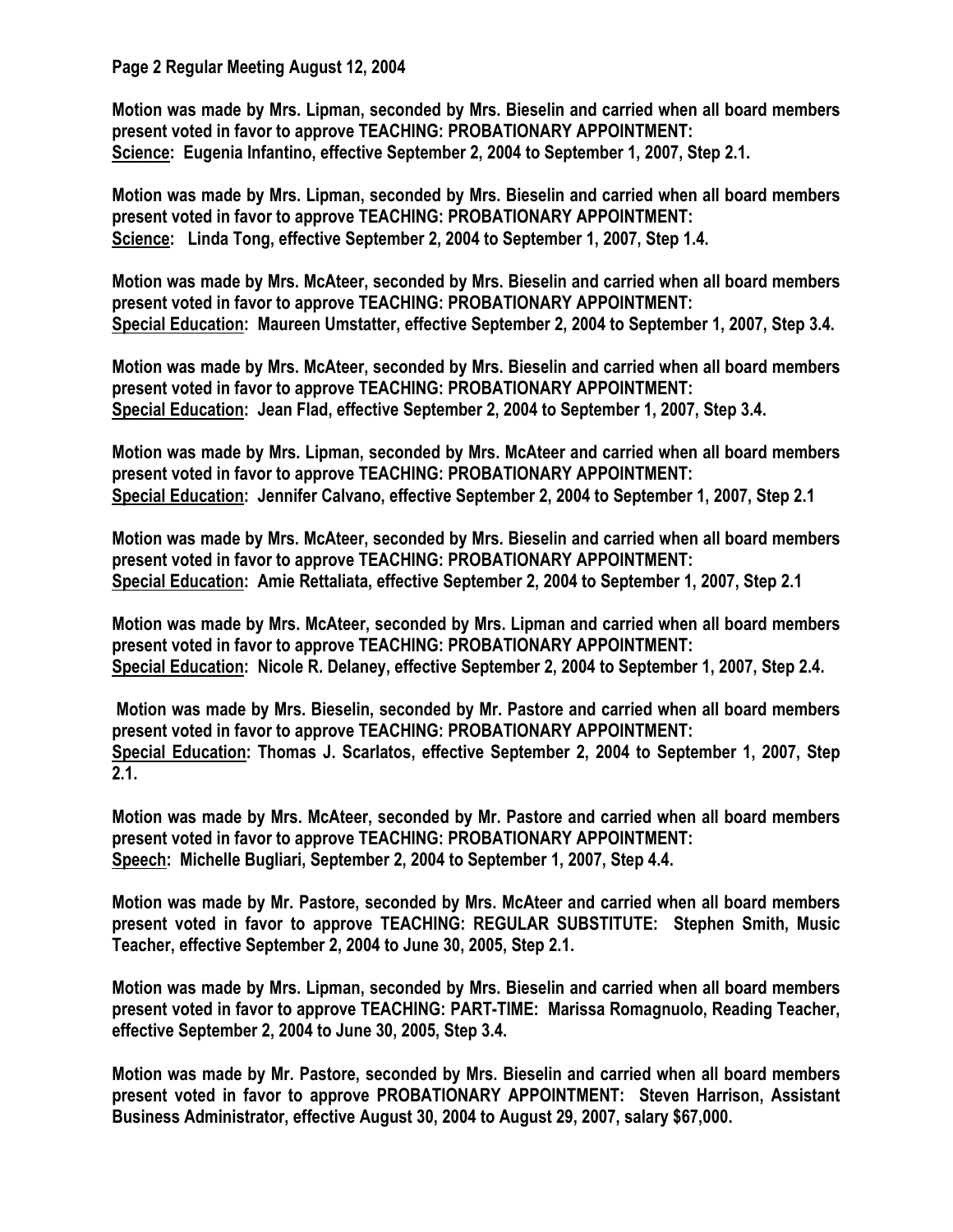## **Page 3 Regular Meeting August 12, 2004**

**Motion was made by Mrs. Lipman, seconded by Mr. Hodgson and carried when all board members present voted in favor to approve CLASSIFIED CIVIL SERVICE: Establishment of Position: Be it resolved, that upon the recommendation of the Superintendent of Schools, the following Civil Service position in the West Islip School District be established as follows, effective August 12, 2004:** Area: School Cook Manager No. of Position(s): 1

**Motion was made by Mrs. McAteer, seconded by Mrs. Lipman and carried when all board members present voted in favor to approve CLASSIFIED CIVIL SERVICE: RESIGNATION: Robert Anderson, Bus Driver, effective August 2, 2004.** 

**Motion was made by Mr. Pastore, seconded by Mrs. Bieselin and carried when all board members present voted in favor to approve CLASSIFIED CIVIL SERVICE: RESIGNATION: Rose Mary Cappellini, PT Food Service Worker, effective July 22, 2004.** 

**Motion was made by Mrs. Bieselin, seconded by Mrs. Lipman and carried when all board members present voted in favor to approve CLASSIFIED CIVIL SERVICE: RESIGNATION: Patricia Leman, PT Food Service Worker, effective July 16, 2004.** 

**Motion was made by Mrs. McAteer, seconded by Mrs. Bieselin and carried when all board members present voted in favor to approve CLASSIFIED CIVIL SERVICE: RESIGNATION: Marion McDermott, Paraprofessional, effective July 12, 2004.** 

**Motion was made by Mrs. Lipman, seconded by Mrs. Bieselin and carried when all board members present voted in favor to approve CLASSIFIED CIVIL SERVICE: RESIGNATION: Joanne Carroll, Paraprofessional, effective August 6, 2004.** 

**Motion was made by Mrs. Lipman, seconded by Mrs. McAteer and carried when all board members present voted in favor to approve CLASSIFIED CIVIL SERVICE: LEAVE OF ABSENCE (unpaid) (Pursuant to Family Medical Leave Act of 1993—12 Weeks Continuous Medical Coverage): Joseph Troiano, Custodian, effective July 12, 2004 through October 13, 2004.** 

**Motion was made by Mr. Hodgson, seconded by Mrs. McAteer and carried when all board members present voted in favor to approve SUBSTITUTE PARAPROFESSIONAL / CLERICAL (\$6.75 hr. / \$8.83 hr.), effective September 7, 2004: Christina Alongi, Louise Guasteela, Kerry Landhauser, Diane Larkin, Susan Lombardi, Patricia Morley, Deidre Pagano, Maria Policastro, Eleni Sipola, Lois Sullivan, Deborah Tayor, Ellen Thalhamer, Irene Tinnirello, Celeste Vasti, Rosalie Vecchione, Colleen Warenik, Annette Zelaya.** 

**Motion was made by Mr. Pastore, seconded by Mr. Hodgson and carried when all board members present voted in favor to approve SUBSTITUTE CUSTODIANS (\$8.83/hr): Anthony Lafemina, effective July 12, 2004; Steven Nitz, effective July 16, 2004; Lenny Postigliore, effective July 12, 2004; Kevin Tinelli, effective July 14, 2004.** 

**Motion was made by Mrs. McAteer, seconded by Mrs. Bieselin and carried when all board members present voted in favor to approve SUBSTITUTE NURSE (\$85 per diem): Maureen McEnerney, effective September 7,2004.** 

**Motion was made by Mrs. McAteer, seconded by Mrs. Lipman and carried when all board members present voted in favor to approve OTHER: SUBSTITUTE TEACHERS (\$85 per diem): William Marvin, effective September 2, 2004, student teacher.**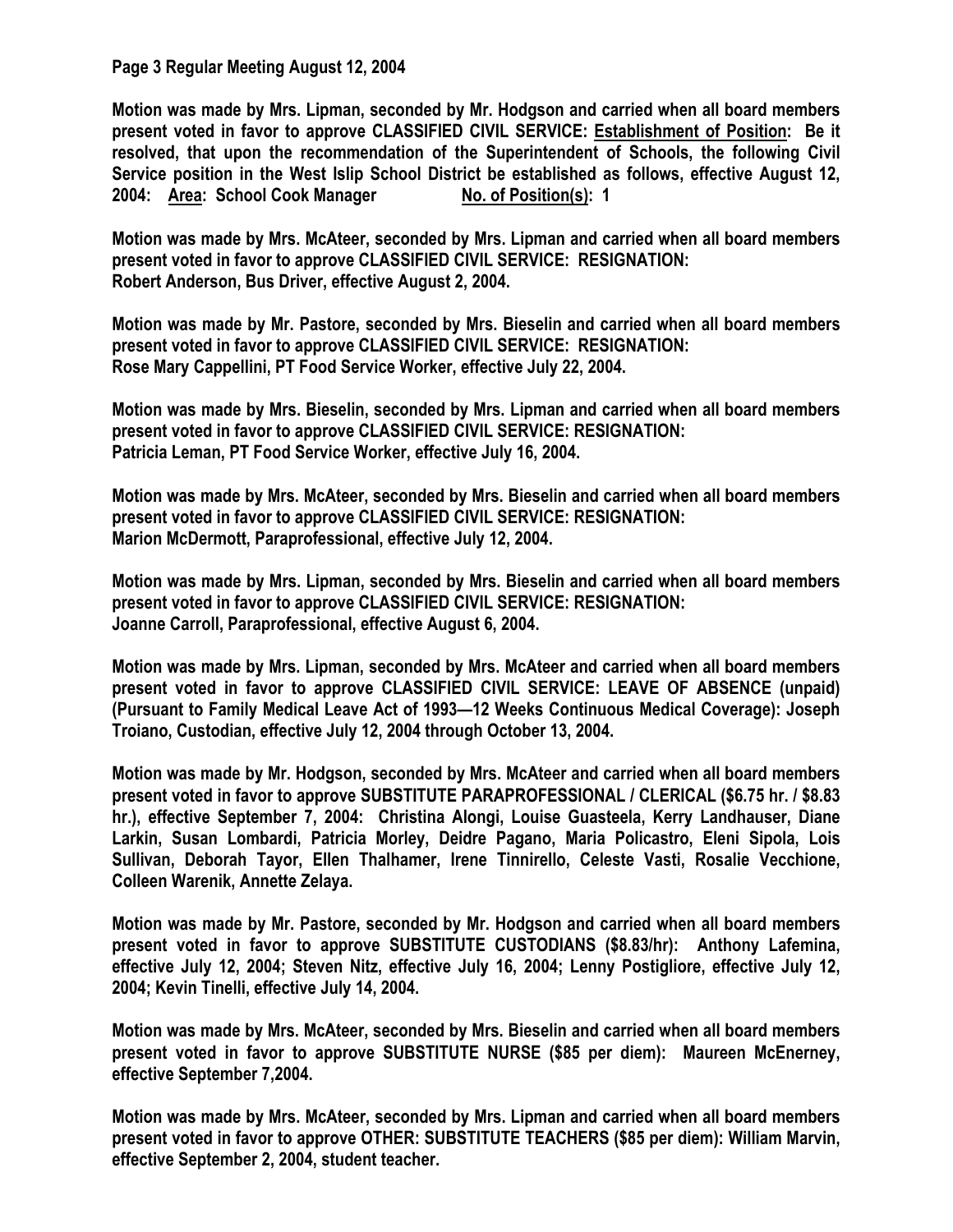**Page 4 Regular Meeting August 12, 2004** 

**Motion was made by Mr. Hodgson, seconded by Mrs. McAteer and carried when all board members present voted in favor to approve OTHER: MIDDLE SCHOOL COACHES – FALL 2004:** 

**Football: John Fernandez, Head 7-8 Udall Coach; Shawn Rush, Asst. 7-8 Udall Coach; Vincent Luvera, Head 7-8 Beach Coach.** 

**Girls' Soccer: Colleen Reilly, Beach 7-8 Coach.** 

**Boys' Soccer: Brian Cameron, Udall 7-8 Coach; John Lavery, Beach 7-8 Coach.** 

**Cross Country: Nicole Perperis, Beach Boys' & Girls' Coach; Ed Armando, Udall Boys' & Girls' Coach.** 

**Cheerleading: Cindy Reiter, Udall 7-8 Coach; Jennifer Shelorke, Beach 7-8 Coach.** 

**Tennis: Thomas Loudon, Girls' 7-8 Udall/Beach** 

**Motion was made by Mrs. McAteer, seconded by Mrs. Bieselin and carried when all board members present voted in favor to approve OTHER: First Aid/CPR/AED Instructor: Frederick L. Butler, August & October 2004, \$80.54 per hour, 10 hours total.** 

**The Finance Committee met on 8/10, as reported on by Mrs. Lipman. Motion was made by Mrs. Lipman, seconded by Mr. Pastore and carried when all board members present voted in favor to approve warrants for payment. Warrants are on file in the District Office.** 

**The Policy Committee did not meet. A Second Reading was held for File 7670 (revision) Impartial Hearing Officers, and File 7224 (new) Community Service. Motion was made by Mrs. Lipman, seconded by Mr. Pastore and carried when all board members present voted in favor to adopt these policies.** 

**Mr. Hodgson reported on Buildings and Grounds Committee meeting held on 8/10. Mrs. McAteer reviewed Committee on Special Education/Preschool Special Education recommendations, re: classification/placement/I.E.P. modifications of students as delineated: CSE ID#: 4834, 5747, 5763, 5764, 5775, 5777, 4313.** 

**Motion was made by Mrs. Lipman, seconded by Mrs. McAteer and carried when all board members present voted in favor to approve budget transfers, as recommended by Finance Committee.** 

**Motion was made by Mr. Pastore, seconded by Mrs. Lipman and carried when all board members present voted in favor to approve library bond issue change orders, pending receipt of signed documents: \$2,633.47 and \$4,306.75 to A.R. Kropp Co. & Sons.** 

**Motion was made by Mrs. Bieselin, seconded by Mrs. McAteer and carried when all board members present voted in favor to approve donation of \$500 from General Mills Box Tops for Education to P.J. Bellew School.** 

**Motion was made by Mr. Hodgson, seconded by Mrs. Bieselin and carried when all board members present voted in favor, except Mrs. Lipman who was opposed, to approve donation of \$700 from the P.J. Bellew PTA for trees for the building.** 

**Motion was made by Mr. Pastore, seconded by Mr. Hodgson and carried when all board members present voted in favor to approve request from West Islip Community Cultural Arts Inc. (dance program at Bayview) for status as building-based, parent-run, not-for-profit program.**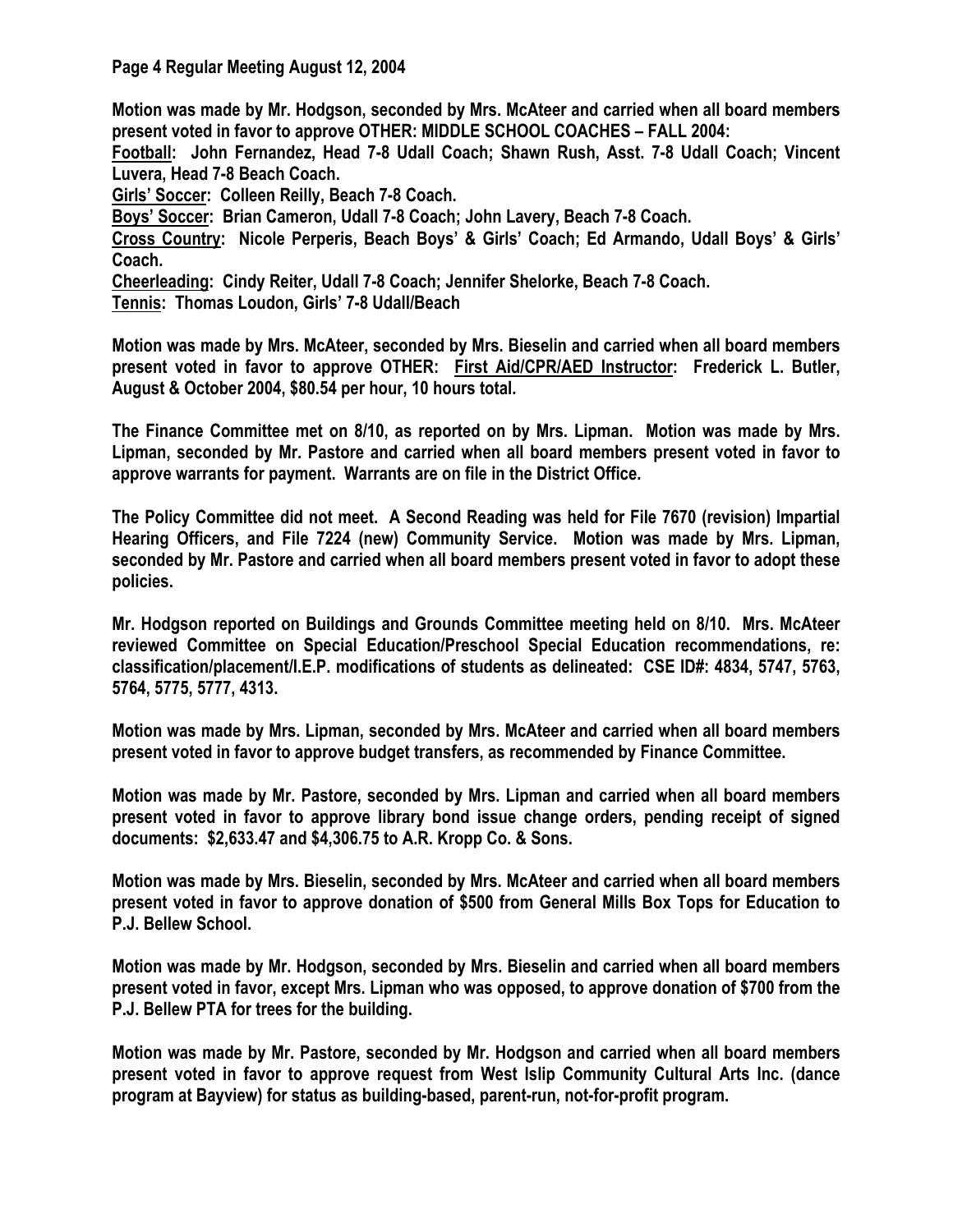## **Page 5 Regular Meeting August 12, 2004**

**Motion was made by Mr. Pastore, seconded by Mr. Hodgson and carried when all board members present voted in favor to approve board delegate (Mrs. Lipman) and alternate (Mrs. McAteer) for the New York State School Boards Association's annual convention.** 

**Mr. Micucci reminded the board of August Planning Session meeting where Superintendent's evaluation will take place in Executive Session; Board's Goals and Objectives for 2004-05 year will be discussed.** 

**An Invitation to the Public was held, with 10 residents speaking. Subjects of concern have been recorded in log.** 

**Motion was made by Mr. Hodgson, seconded by Mr. Pastore and carried when all board members present voted in favor to adjourn to Executive Session at 9:12 PM for the purpose of discussing personnel, negotiations and/or litigation.** 

**Meeting reconvened at 11:22 PM on motion made by Mr. Pastore, seconded by Mrs. McAteer and carried when all board members present voted in favor.** 

**Motion was made by Mr. Hodgson, seconded by Mrs. McAteer and carried when all board members present voted in favor to authorize Board President to sign Memo of Agreement with WITA, re: lead teachers.** 

**Meeting adjourned at 11:23 PM on motion made by Mr. Hodgson, seconded by Mrs. Bieselin and carried when all board members present voted in favor.** 

 **Respectfully submitted by** 

 **Carolyn J. Cross District Clerk** 

**All correspondence, reports or related materials referred to in these minutes are on file in the District Office.**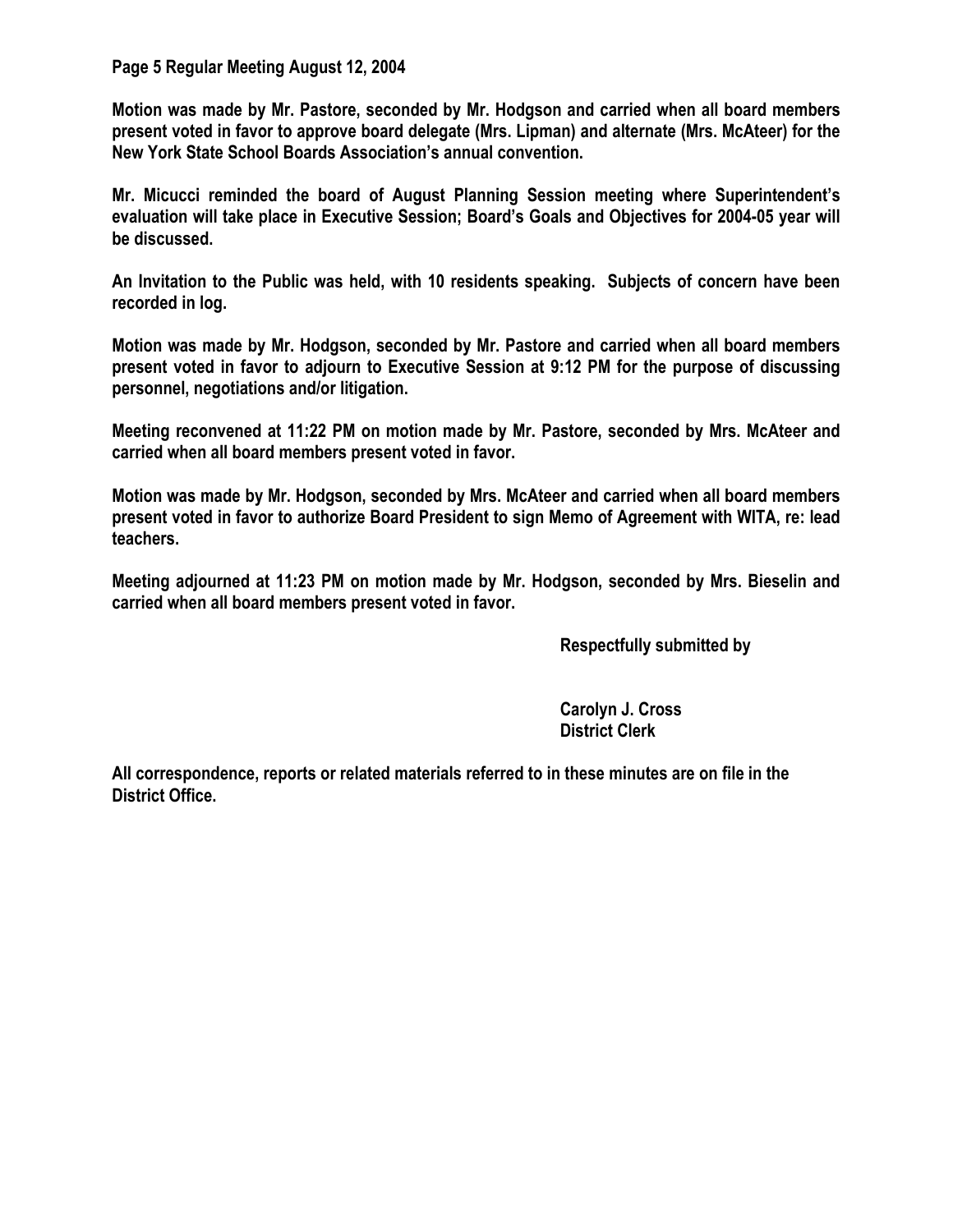## **SPECIAL MEETING/PLANNING SESSION OF THE BOARD OF EDUCATION August 26, 2004—District Office President Kevin Micucci, Presiding**

**PRESENT: Mr. Micucci, Mr. Smith, Mrs. Bieselin, Mr. Hodgson, Mrs. Lipman, Mrs. McAteer, Mr. Pastore ((7:41 PM) Administrators: Dr. Blau, Ms. Niles, Ms. McCullough, Mr. Stern, Mr. Zoccia** 

**Meeting was called to order at 7:35PM, followed by the Pledge. Motion was made by Mr. Smith, seconded by Mrs. McAteer and carried when all board members present voted in favor to adjourn to Executive Session at 7:36PM for the purpose of discussing personnel, negotiations and/or litigation.** 

**Meeting reconvened at 8:15 PM on motion made by Mr. Smith, seconded by Mrs. McAteer and carried when all board members present voted in favor.** 

**Motion was made by Mr. Smith, seconded by Mrs. McAteer and carried when all board members present voted in favor to authorize Board President to sign the Stipulation of Settlement, re: student discussed in Executive Session.** 

**Motion was made by Mrs. Lipman, seconded by Mrs. Bieselin and carried when all board members present voted in favor to approve TEACHING: RESIGNATION: Mariagrazia Ferro, Foreign Language Teacher, effective August 31, 2004.** 

**Motion was made by Mr. Hodgson, seconded by Mrs. McAteer and carried when all board members present voted in favor to approve TEACHING: RESIGNATION: James Tagliarino, Science Teacher, effective August 31, 2004.** 

**Motion was made by Mr. Hodgson, seconded by Mrs. McAteer and carried when all board members present voted in favor to approve TEACHING: RESIGNATION: Valerie DeRicco, Science Teacher, effective August 12, 2004.** 

**Motion was made by Mrs. McAteer, seconded by Mr. Smith and carried when all board members present voted in favor to approve TEACHING: PROBATIONARY APPOINTMENT: Foreign Language: Marie Daly-Neil, effective September 2, 2004 to September 1, 2007, Step 4.4.** 

**Motion was made by Mrs. McAteer, seconded by Mrs. Lipman and carried when all board members present voted in favor to approve TEACHING: PROBATIONARY APPOINTMENT: Foreign Language: Ignazio Stracquadanio, effective September 2, 2004 to September 1, 2007, Step 5.5.** 

**Motion was made by Mrs. Bieselin, seconded by Mrs. McAteer and carried when all board members present voted in favor to approve TEACHING: PROBATIONARY APPOINTMENT: Foreign Language: Merritt Monck-Rowley, effective September 2, 2004 to September 1, 2007, Step 4.3.** 

**Motion was made by Mr. Hodgson, seconded by Mr. Smith and carried when all board members present voted in favor to approve TEACHING: PROBATIONARY APPOINTMENT: Science: Jessica Picone, effective September 2, 2004 to September 1, 2007, Step 2.4.**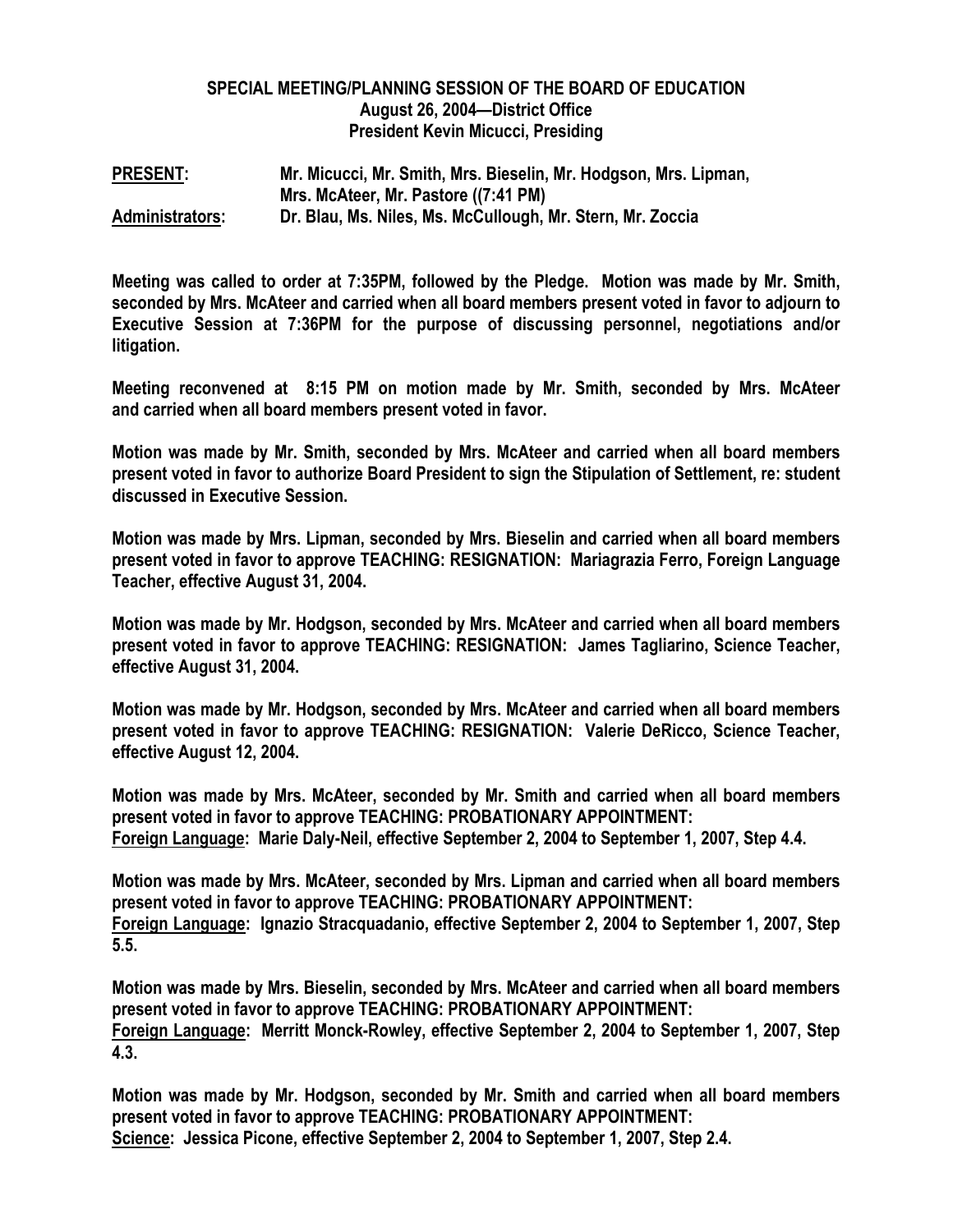## **Page 2 Special Meeting August 26, 2004**

**Motion was made by Mr. Smith, seconded by Mr. Hodgson and carried when all board members present voted in favor to approve TEACHING: PART TIME APPOINTMENT: Shawn R. Rush, Social Studies, effective September 2, 2004 to June 30, 2005, .5, Step 1.1.** 

**Motion was made by Mr. Hodgson, seconded by Mrs. Bieselin and carried when all board members present voted in favor to approve CLASSIFIED CIVIL SERVICE: Establishment of Position: Be it resolved, that upon the recommendation of the Superintendent of Schools, the following Civil Service position in the West Islip School District be established as follows, effective June 17, 2004:**  Area: Night Lead Custodial Worker III No. of Position(s): 1

**Motion was made by Mrs. McAteer, seconded by Mrs. Bieselin and carried when all board members present voted in favor to approve CLASSIFIED CIVIL SERVICE: RESIGNATION: Patricia Schmalenberger, Assistant Cook, effective August 19, 2004.** 

**Motion was made by Mr. Smith, seconded by Mrs. McAteer and carried when all board members present voted in favor to approve CLASSIFIED CIVIL SERVICE: PROBATIONARY APPOINTMENT: Suzanne Salus, School Cook Manager, effective September 1, 2004, \$50,000.** 

**Motion was made by Mrs. McAteer, seconded by Mrs. Lipman and carried when all board members present voted in favor to approve CLASSIFIED CIVIL SERVICE: PROBATIONARY APPOINTMENT: Peter Connors, Custodial Worker I, effective September 13, 2004, Step 1.** 

**Motion was made by Mrs. McAteer, seconded by Mrs. Bieselin and carried when all board members present voted in favor to approve CLASSIFIED CIVIL SERVICE: PROBATIONARY APPOINTMENT: Andrew Moschetto, Groundskeeper, effective September 3, 2004, Step 4.** 

**Motion was made by Mr. Smith, seconded by Mrs. McAteer and carried when all board members present voted in favor to approve CLASSIFIED CIVIL SERVICE: PROBATIONARY APPOINTMENT: Joseph Troiano, Night Lead, effective August 30, 2004, Step 3.** 

**Motion was made by Mrs. Bieselin, seconded by Mrs. Lipman and carried when all board members present voted in favor to approve CLASSIFIED CIVIL SERVICE: PROBATIONARY APPOINTMENT: Robert Grotz, Custodial Worker I, effective August 30, 2004, Step 3.** 

**Motion was made by Mr. Smith, seconded by Mrs. McAteer and carried when all board members present voted in favor to approve CLASSIFIED CIVIL SERVICE: PROBATIONARY APPOINTMENT: Paul Dougherty, Head Custodian, effective August 30, 2004, Step 4.** 

**Motion was made by Mr. Hodgson, seconded by Mrs. McAteer and carried when all board members present voted in favor to approve CLASSIFIED CIVIL SERVICE: PROBATIONARY APPOINTMENT: Roy Sanchez, Custodial Worker I, effective August 30, 2004, Step 1.** 

**Motion was made by Mrs. McAteer, seconded by Mr. Smith and carried when all board members present voted in favor to approve CLASSIFIED CIVIL SERVICE: LEAVE REPLACEMENT – CUSTODIAL WORKER: William Lacey, Custodial Worker I, effective August 30, 2004, Step 1.** 

**Motion was made by Mrs. McAteer, seconded by Mrs. Lipman and carried when all board members present voted in favor to approve OTHER: SUBSTITUTE TEACHER: Michaelann Jannsen, effective September 2, 2004.**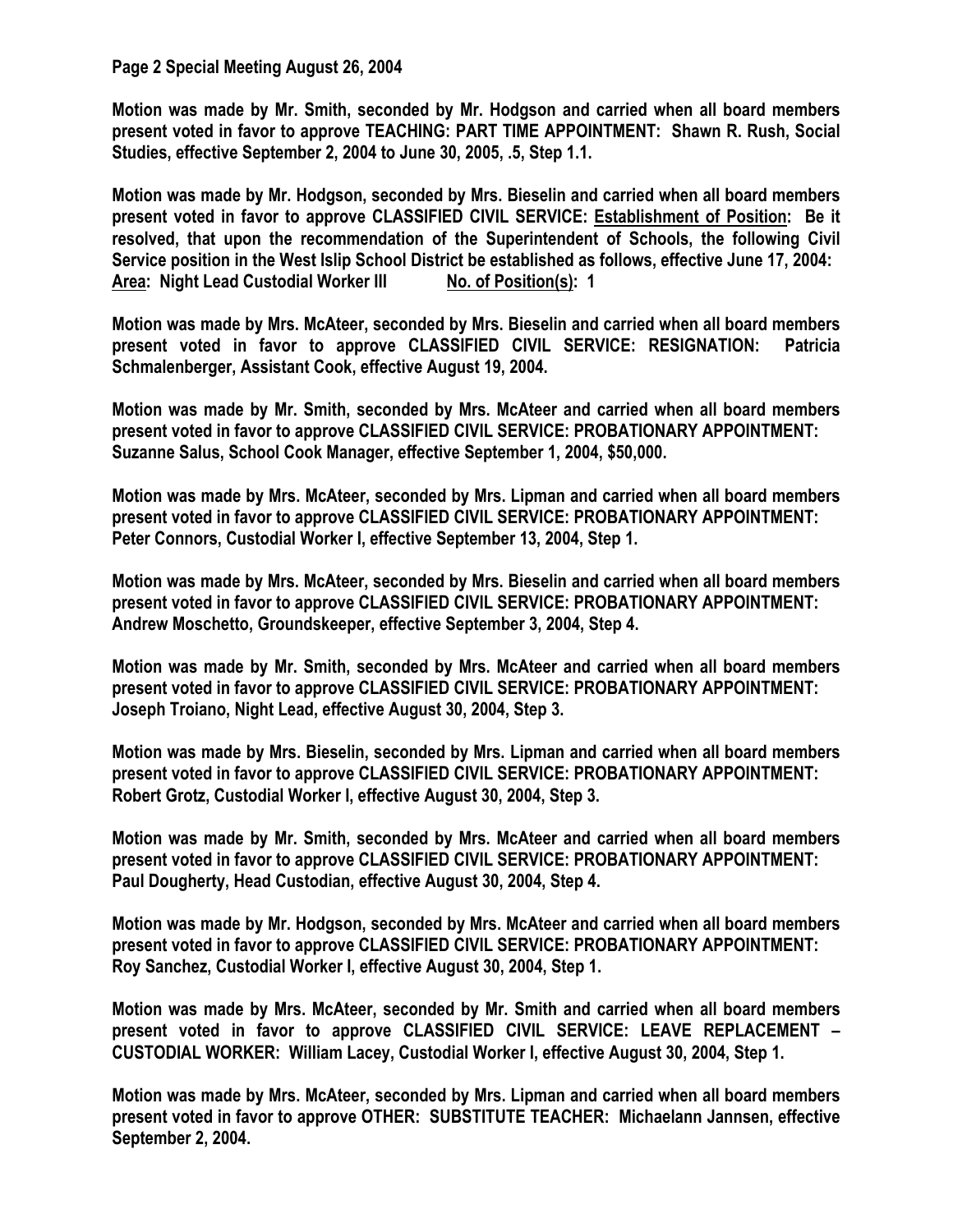## **Page 3 – Special Meeting – August 26, 2004**

**Items discussed: Board Goals and Objectives 2004-05, Special Education report, transportation and health insurance costs update, state aid update, 1/6th teaching assignments, unused textbooks, high school parking lot, Plainedge budget.** 

**Motion was made by Ms. Lipman, seconded by Mrs. McAteer and carried when all board members present voted in favor to authorize Board President to sign Stipulation of Agreement, re: High School parking lot.** 

**Motion was made by Mr. Smith, seconded by Mr. Hodgson and carried when all board members present voted in favor to accept donation of \$25,000 for Fall JV9 sports.** 

**Motion was made by Mr. Smith, seconded by Mr. Hodgson and carried when all board members present voted in favor to authorize Board President to sign contract with SCOPE for transportation consultant.** 

**Motion was made by Mrs. McAteer, seconded by Mrs. Lipman and carried when all board members present voted in favor to approve Shared Service Contract, 2004-05.** 

**Motion was made by Mrs. McAteer, seconded by Mrs. Bieselin and carried when all board members present voted in favor to approve carry-over of five (5) vacation days for the Superintendent.** 

**Motion was made by Mr. Hodgson, seconded by Mrs. McAteer and carried when all board members present voted in favor to approve carry-over of four(4) vacation days for the Assistant Superintendent for Business.** 

**Motion was made by Mr. Hodgson, seconded by Mrs. McAteer and carried when all board members present voted in favor to approve stipend for in-house printing.** 

**Motion was made by Mr. Smith, seconded by Mr. Pastore and carried when all board members present voted in favor to approve donation, with thanks, of \$1,000 from the MBNA Foundation to the High School for educational materials or program enhancement.** 

**Motion was made by Mr. Hodgson, seconded by Mrs. McAteer and carried when all board members present voted in favor to adjourn to Executive Session at 10:02 PM for the purpose of discussing personnel, negotiations and/or litigation.** 

**Meeting reconvened at 10:31 PM on motion by Mr. Hodgson, seconded by Mrs. McAteer and carried when all board members present voted in favor.** 

**Motion was made by Mr. Hodgson, seconded by Mrs. Lipman and carried when all board members present voted in favor, except Mr. Micucci who was opposed, to approve Terms and Conditions of Employment for Assistant Business Administrator.** 

**Motion was made by Mr. Smith, seconded by Mr. Hodgson and carried when all board members present voted in favor, except Mr. Micucci who was opposed, to approve Terms and Conditions of Employment for School Cook Manager.**